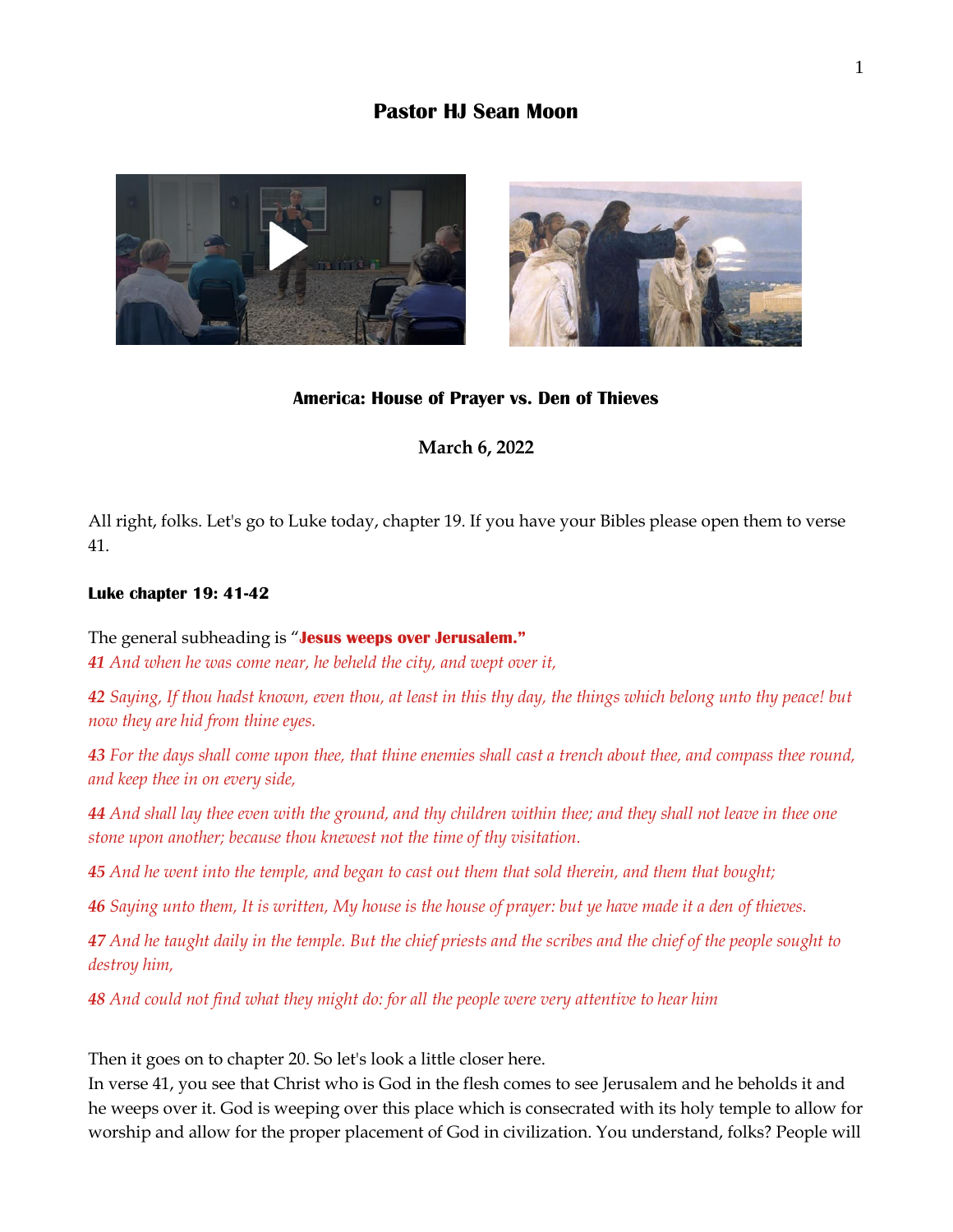get this out of context because in the modern age there's no real temple or even churches. Every community, every small town has churches. But you understand? The Temple in Jerusalem is like the CENTER of the entire city. It's not a massive building but it's like the center of the entire city.

And you understand, Jerusalem is the Jewish town with the one main Temple and on the different feasts all across the Diaspora, people were coming to this Temple. So when you see Jesus going and casting out tables and pushing people out; even physically assaulting people, this is not like here in Tennessee where you got a Baptist church on every street. It's not like going to one of those small churches. No, it's like going into the Vatican or something like that.

### **Stolen elections**

Or it's like going into DC, which the satanic sacrosanct "Temple of Democracy," as the demonic Chuck Schumer named it. Remember he said that on the 1/6 event where there were only a million peaceful protesters and the FBI had staged a false flag operation to lure people in illegally and told the cops to stand down and let people in. And that's why Frank Scavo, one of our brothers in Scranton, Pennsylvania, a major Republican, they have him in prison just because of that; because he was peacefully protesting a stolen election that was clearly stolen. According to the vertical statistical jumps, Trump won in every contested state as well the day and the night before, and then the day after when you woke up everything had flipped; everything had flipped. Mark Zuckerberg even paid hundreds of millions of dollars into different election districts in Pennsylvania. You remember that?

All that stuff: "*nothing to see*!" The attacks on the U.S. election infrastructure coming from South America, and of course tied to China*.* But, "*no, nothing to see!"* Those Dominion voting machines that could be easily hacked and numbers could be fudged, "*Don't ask any questions!"* And of course you remember at the time Fox News was throwing Trump under the bus and was saying, "*No, no, no, no, no, Trump only had a boost of a few million supporters.*" But Trump had a boost of millions of supporters, and no president of the United States has had that much of an increase in supporter base and LOST, in the history of the United States! But, "*Don't pay attention to that! You're all conspiracy theorists. You're all bad; you're white supremacists domestic terrorists, and you all must be locked on top of that."*

Remember? It was *"Russia, Russia, Russia, Russia!"*And if anyone talked about conservatism or traditional values, you were a Russian agent, okay? Unbelievable! It's going to be of course exacerbated as we're now witnessing the beginning of a tremendous war.

#### **On the Chicom virus**

The phases of the pandemic have finished, and of course so many international crimes and so many lies have been exposed by the top departments of virology in Switzerland, and also in New Delhi actual scientists are publishing data on the adverse effects of not only the Chicom Wuhan bioweapon virus but also the deleterious effects of the deadly shot; the shot which impacts directly the nonhomologous end joining system of your DNA repair system, which is ABSOLUTELY essential for cell replication.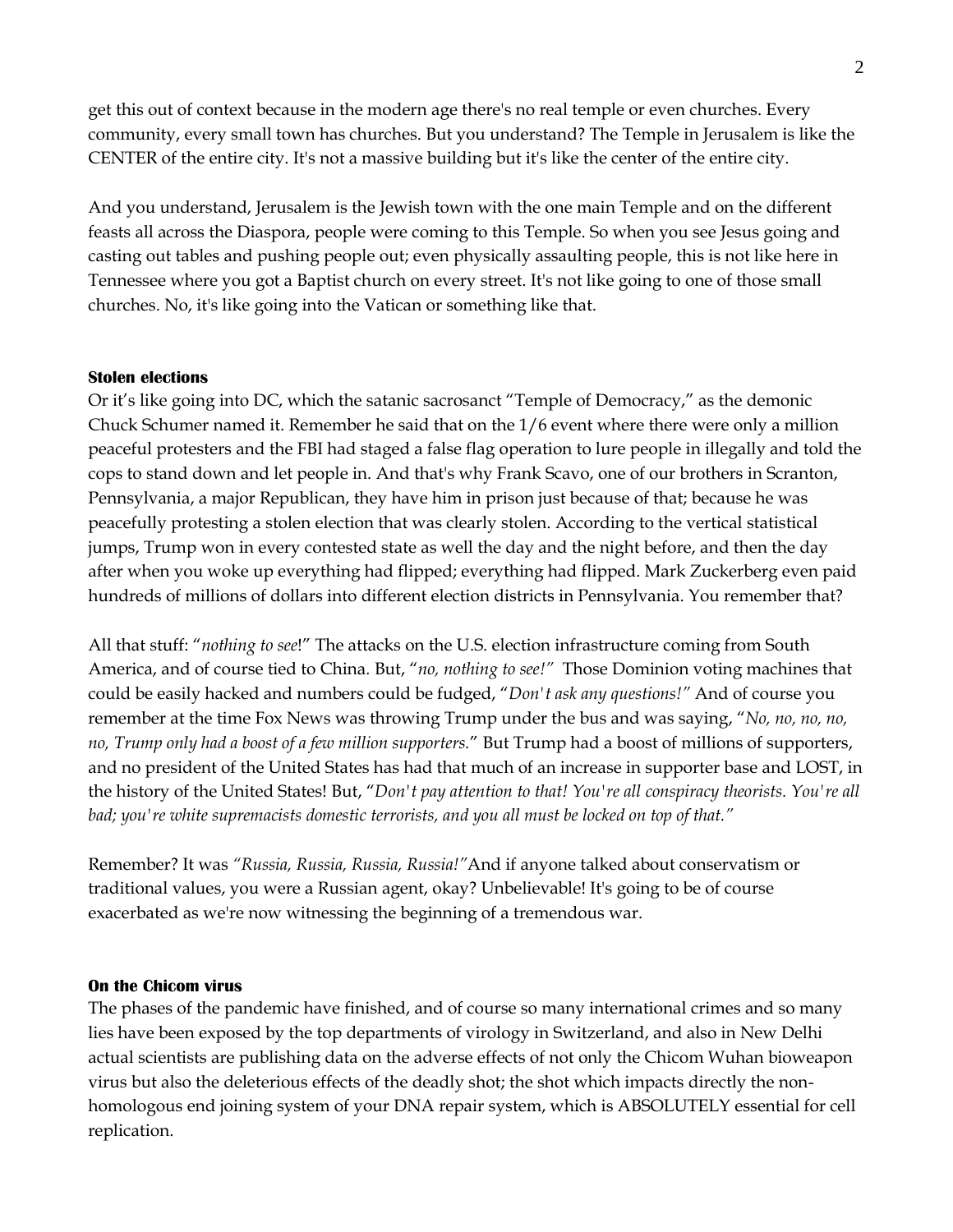Dr Robert Malone who is the founder of the mRNA and actually holds ten patents on the mRNA vaccine delivery system, says himself that once you get up to three or four shots, your body will continue to produce spike proteins which will interfere with your immune system, and basically you'll have something similar to what we see in AIDS patients with autoimmune disorders which of course can allow all manner of disease and all manner of simple things to kill the person.

So, it's unbelievable, folks! This kind of craziness has happened over the world, but *"there's nothing to see here since now war has begun and now Russia is attacking Ukraine!*" And of course, *"Don't bring up anything that has happened the last few years with all the stealing of your rights! Don't talk about that! Come on! Stop being such party poopers! Stop complaining about that! Russia, Russia, Russia is at war! War, war, war! Russia, Russia, Russia!"* 

Forget about Bill Gates and NIH colluding with Wuhan, and the Chinese labs, and the top virologists coming out, saying, *"Hey! This was produced in a bioweapons' facility, and even though we had a moratorium on the gain of function research, it's already been done and now it was moved to Wuhan by Fauci in 2014."* But don't bring up any of those kinds of things because they're irrelevant! Forget about Project Veritas and all the undercover agents they had in Pfizer, in the Departments of Education, in the Department of Health also showing an actual video of actual government employees, saying with their OWN mouths, "*We know the vaccine is banned but we're doing it anyway; we have to be quiet about it!"*

Now Glenn Beck with *The Blaze* has got information this week that Fox and Newsmax received federal monies to shut anybody up who was saying anything bad about the vaccine. Fox and Newsmax! We know about CNN, we know all those leftist media, MSNBC and all these propaganda leftist Communist machines; obviously they got big money. But folks, Fox also took money coming from the Biden administration, and so of course Newsmax. That came out just this week. Huge! Humongous news! It's showing you the depths of the lies, the depths of the penetration, and the depths of the propaganda.

Father was free from North Korea, and its propaganda. This propaganda isn't on the level of North Korea; this propaganda is now everywhere across the United States, folks! Unbelievable what is happening! But, "*Don't bring anything up,*" because now you have to forget about everything that happened! You've got to forget about the lockdowns, you've got to forget about the unbelievable mass mandates that are still on in this country, where you're forced to get vaccines or you lose your job, forced to get the vaccine or you can't fly or travel. This is UNPRECEDENTED, UNPRECEDENTED molestation of especially American citizens and our Bill of Rights, and our righteous human beings.

And of course this was multiplied across the world, whether you look at France, Australia, Britain, Canada; anywhere you see, you see it's ramped up on citizens and made two or three times worse. That's what they're bringing here and of course the leftist cities like New York City are implementing things exactly the same as Trudeau.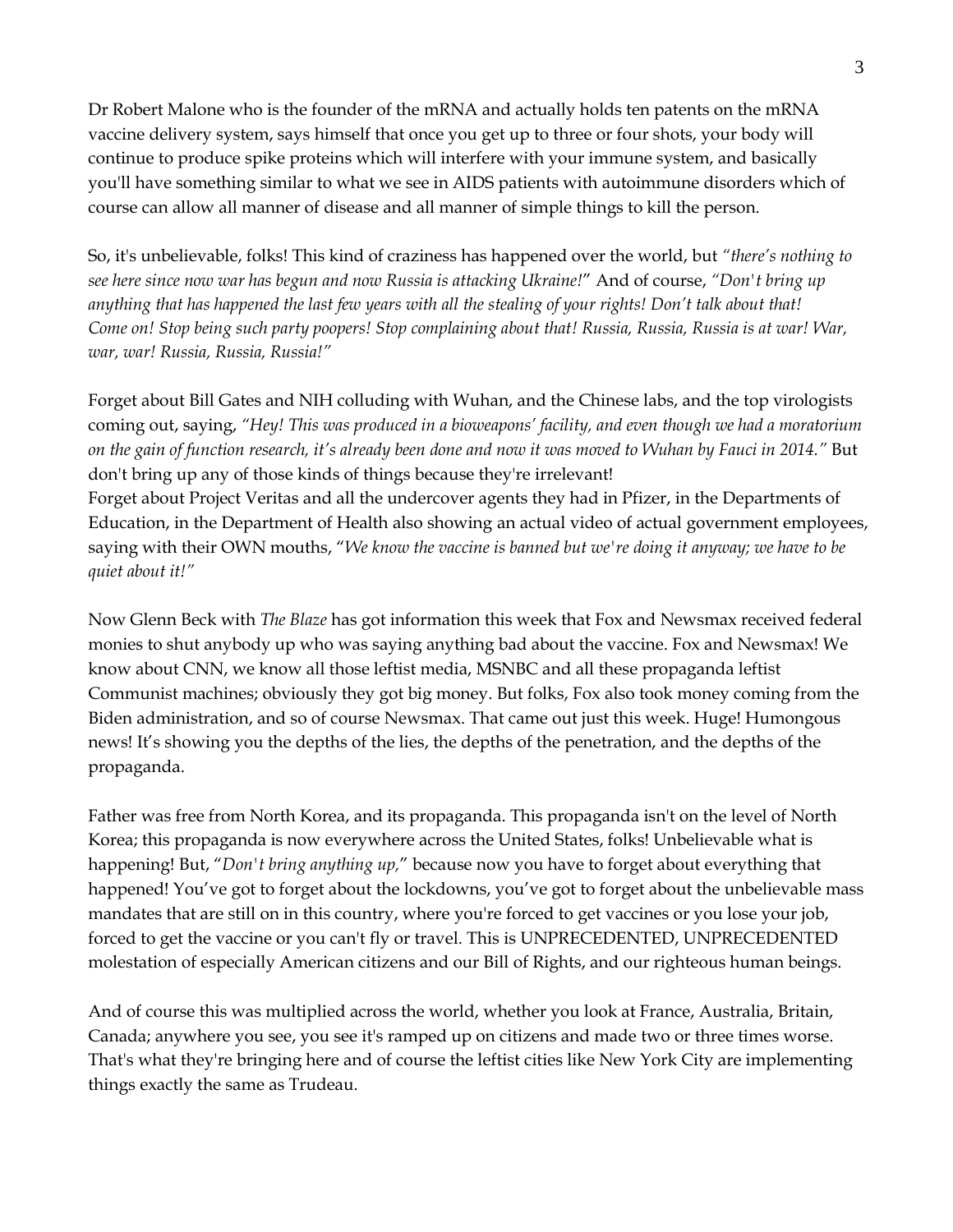#### **On Ukraine**

By the way folks: as Russia is invading and as these things are happening in Ukraine, retired Army Colonel Douglas McGregor was on Fox Business talking to Stuart Varney just this past week. I put it up on the Rod of Iron Ministries on Instagram. Check that interview out; see for yourself. This Army Colonel is retired and he's totally contradicting the narrative of what the mainstream media says, that "*Russia is coming in and they're losing and Ukrainians are winning.*" And you can see Special Ops guys ambushing the tanks.

This retired Army Colonel comes out and says, "*These are such LIES! It's propaganda! The reason why you're now seeing missiles hidden in civilian population centers is because Russia is DECIMATING the Ukrainian forces, and the Ukrainian army is retreating into population centers; as we saw in Iraq and Afghanistan where the jihadis, once they lose they start running into the civil areas to hide, and they want of course to use them as human shields."*

This is what's happening, and of course it was inevitable because Ukraine was a totally anti-Second Amendment state with a totally leftist government. Zelensky himself when he was an actor was involved in the transgender community, doing gay dances and all sorts of stuff. Of course this is before he became president, and then the guy is out there groveling over Trudeau as "the god of politics"; that the epidemy of a leader should be Trudeau. Of course we know that Trudeau LOVES; loves Xi Jinping. He loves the Chicoms; he loves their authoritarian system up there. (*Sound cut*)

So these people are in your face; they are telling you this on TV, and yet the general public is oblivious to what is happening. They're literally giving you dangerous cocktails which the top doctors like Dr McCullough, and Dr Malone, the actual inventors of these vaccines, top doctors with a 34- year career in top level vaccinology, are saying, *"Don't take this*"; and they got banned off YouTube. Journalists get banned because they actually interviewed them and were brave about it. Thank God!

#### **On the culture of Babylon**

Folks, we are in the same kind of time now. You understand? Jesus, God in the flesh on this earth, is crying looking at Jerusalem as it is adopting the ways of the world, as it is adopting the Babylon culture and the Assyrian culture, and in Jesus' time, the Roman culture and setting itself up with sexual licentiousness, adopting the practices of the Hollywood of the Roman times, which are prostitution and parents sending their daughters into the temple for prostitution for the goddess Aphrodite or Diana, where they're being raped. Just like temple prostitution still exists in India under the cult of Yellamma where poor families are sending their children to be prostituted to unknown men, and to have all their human rights violated, to be utterly dissipated and ruined. This is incredible, folks!

But this is not only a dangerous time. Why? Because Jesus is now close and he's looking at America and weeping over the world.

Just this past week, you all saw it. This one is a critical one. Melinda Gates from the Bill & Melinda Gates Foundation, who was married to Bill Gates, was admitting the fact on ABC that she met Epstein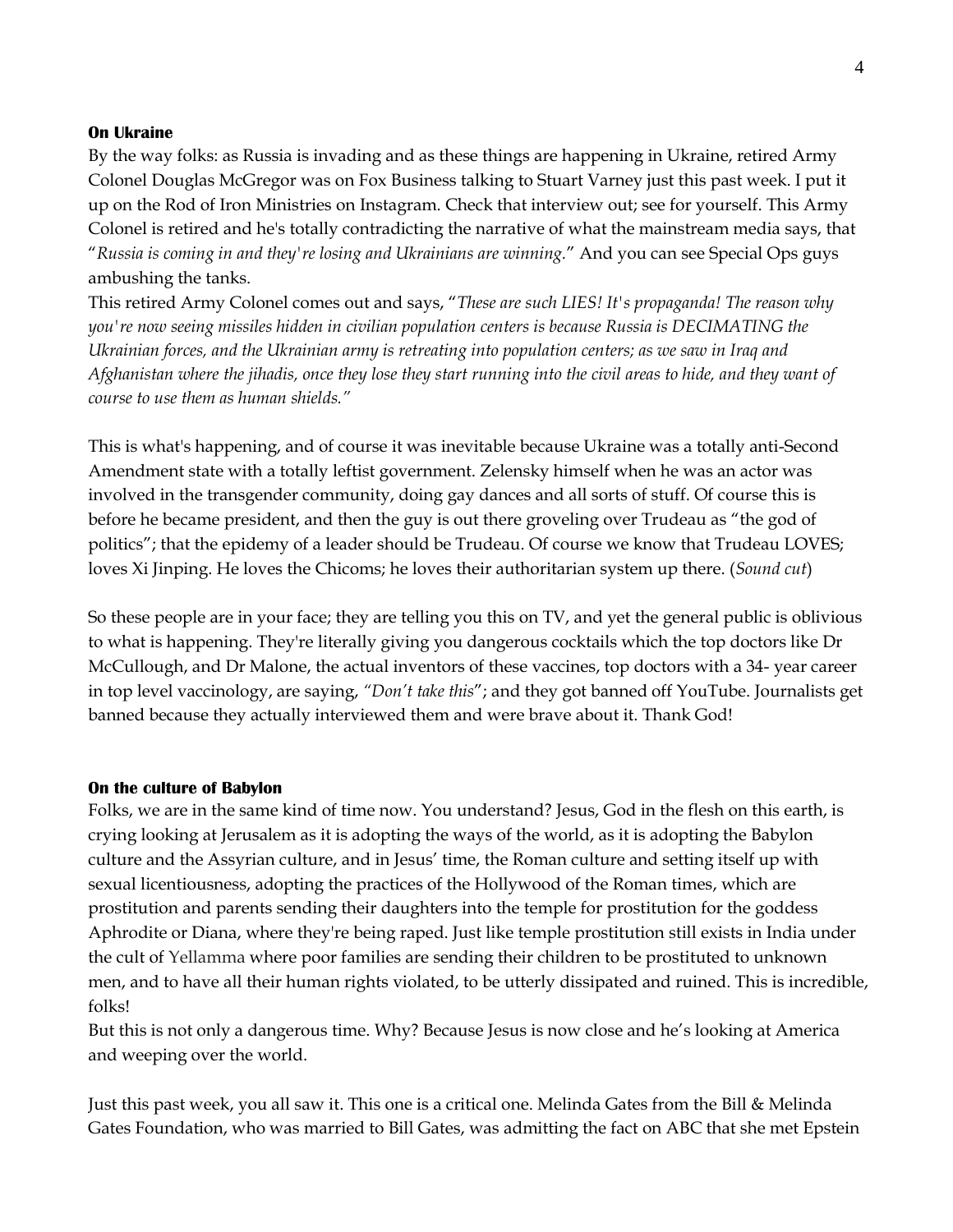one time. She said she had nightmares about him because he was so evil, sex offender, child rapist, sex trafficker along with Ghislaine Maxwell, and Jean-Luke Brunel who also died apparently mysteriously just two weeks prior.

But the point is: Melinda Gates came out on ABC saying Bill Gates has a DEEP relationship with Epstein; DEEP! Now if you said that years ago; that these top-level Satanists are into pedophilia and sex trafficking! Why?

Because from the Principle we know that Satan was the first pedophile. He was the first sex trafficker; he was the first child rapist. He was the one who was after Eve and destroyed the marriage, wrecked marriage and wrecked family. Satan has been doing this from the fall of man, and of course you see it now at the highest echelons of power. Bill Gates with deep ties to Epstein, a known five- times prosecuted sex offender who had Epstein Island. Top-level: Obama; Bill Clinton was on his island 27 plus times, Hillary Clinton was there six times, etcetera. And the list goes on and on. Supreme Court justice, politicians across Europe, Charles and Andrew from Britain in the royal family all tied in with this pedophile network of Satanism.

That's a cult, folks! Some people like planting flowers, working on cars, riding motorcycles. These psychopaths like raping children and DESTROYING humanity. Why? Because the children are the future, the children are the hope. The children are what God gives us through the institution of marriage; that's how it's intended to be. Then those children have to be raised up with godly values and have to become strong protectors and kings and priests as well so that they can uphold the Kingdom values and "*love God, love your neighbor*"; protect their neighbor, protect the world from the wolves that are luring and lurking in every dark corner.

It comes out now that Melinda Gates, Bill Gates' ex-wife is on record on national TV saying that he has deep TIES to Epstein, folks; that's just a demonic slivering demon, complete devil. And these psychopaths have of course signed on with what? The W.E.F., the World Economic Forum and Klaus Schwab, and all these top-level Communists that are pushing global communism which they call the New World Order upon the earth and saying, "*This is what we're going to do. We got the Great Reset. We're going to have a time when centralized governments can trace and tract you."*

They can force you to get inoculated or jabbed with chemical concoctions just like the US government did in the 1930s and 40s with the Tuskegee Experiment, inflicting black people with syphilis; all these kind of things. Just as the Chinese Communists have been organ- harvesting people; they've been killing Falun Gong members. We have many friends in America, in PA, who were victims of the Chinese CCP; Falun Gong members, Buddhists just meditating. They're peaceful; they actually don't know too much about the Second Amendment, but they've been coming to the Freedom Festival, and now understanding a little more about why the Second Amendment is so important, even though they're Buddhists and usually are pacifists.

They have experienced the hell of communism for themselves; many of their people who are in America were actually victims of those prisons and of those concentration camps. So the CCP is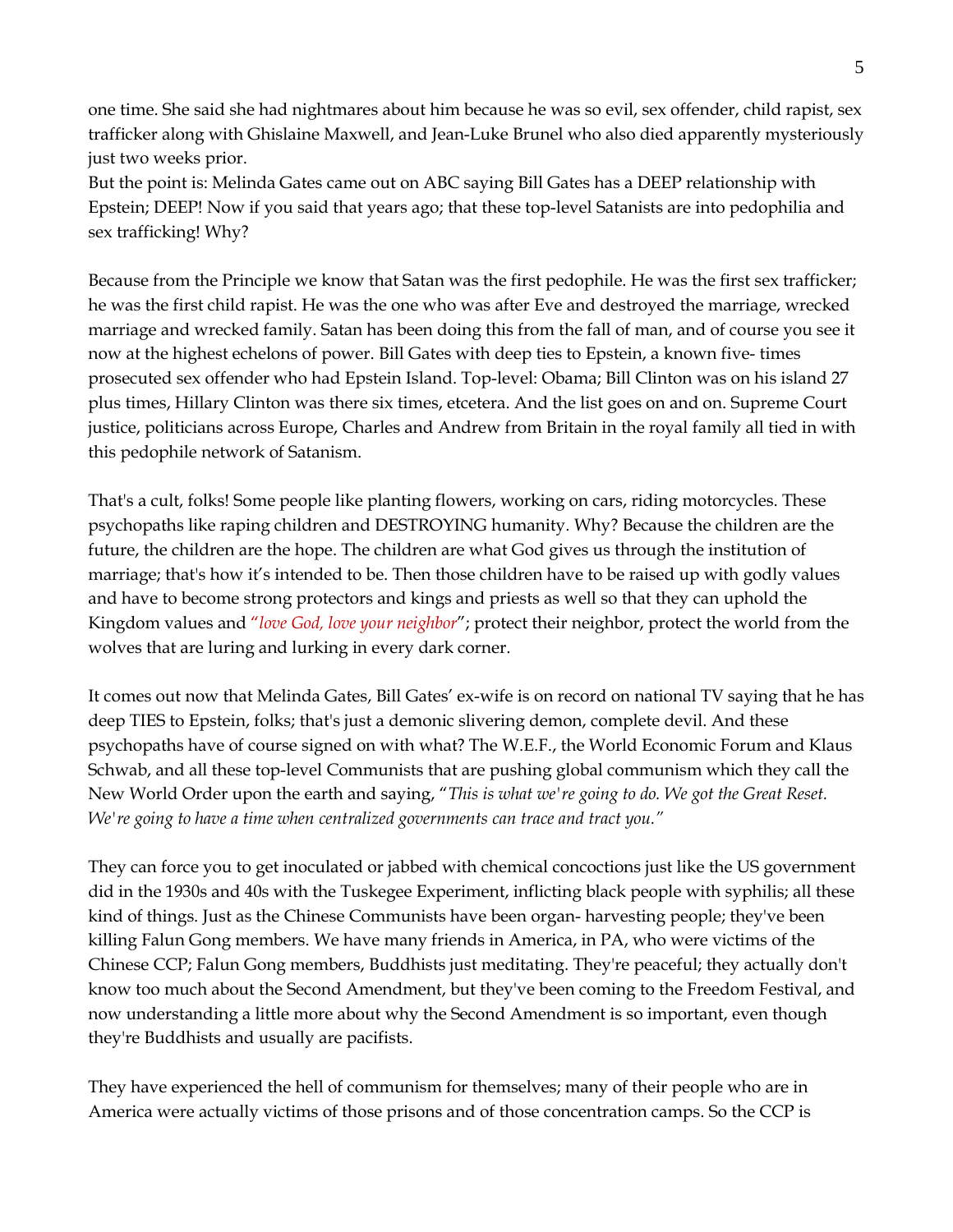committing all those crimes against their population; organ harvesting, selling hearts and livers on the dollar per week. You can get it within seven days with prior notice if the price is right. All these kinds of incredible things are the program that they want to be able to do over humanity, folks. They want to be able to implement this type of level of criminality over every country on earth.

And of course what is the CENTER of their target, the center of their sights? They've seen the fall of Europe; they've already orchestrated that. They're seeing how Russia is now put in the spotlight to start a world war. But of course the point is to decimate and destroy America because there's still a massive remnant of people in America who have God-supporting values, Christian values and that understand an armed citizenry and doesn't allow tyranny to flourish. It is a great buffer and the only power that is capable enough in the hands of many to stop an incursion and overreach of a tyrannical government or invading forces from outside.

### **"A Den of Thieves"**

So, folks, we are in such an unbelievable time and you can imagine it to be almost a similar time as the time of Jesus when he's looking over Rome and now Rome is going to take over Jerusalem in 70 AD. It does come and it does end up decimating Jerusalem; it does end up taking the Temple, destroying the Temple. The prophecies come out to be true.

But right there in Luke 19: 41 you see it for yourself, Christ while he was here, he's WEEPING over Jerusalem. Why? Because at the epicenter of where worship should be happening, where godly righteousness should be happening, what's happening? Corruption, government collusion! The priests in the Temple are FBI and CIA agents. They have contracts with the Roman government to spy on their own people, folks! This is where the Pharisees and Sadducees were literally like a modernday ancient times CIA operatives, and they were just like the Al Sharpton or the Jesse Jackson in a black community that go after other black folks and try to spread propaganda of leftism into the black community. This is what the Pharisees and Sadducees were like; they were like the CIA branch of the Roman Empire to keep Jerusalem and the Jews in check.

Whereas this should have been a place of total separation from that evil and corruption; no collusion with the federal state! It should have been separated and wholly set apart by God. But what had it become? It had become a den of thieves, it had become a den of colluders; it had become a den of snakes etc.

The founder of Planned Parenthood who hated black people and said they're weeds, and that she wanted to eradicate them, where did she start the Planned Parenthood abortion death genocide mills? In the black communities! What did she say she was going to do? She was going to target the pastorate; she was going to target the pulpit, because the pulpit has the power to influence people and if the pulpit is taken over by communism, leftism, etc, it will be used as a weapon against the people, good-minded people, good-hearted people that are trying to the right thing. They'll be let astray by Satan and the Devil to do evil, to collude with evil, and to become part of evil.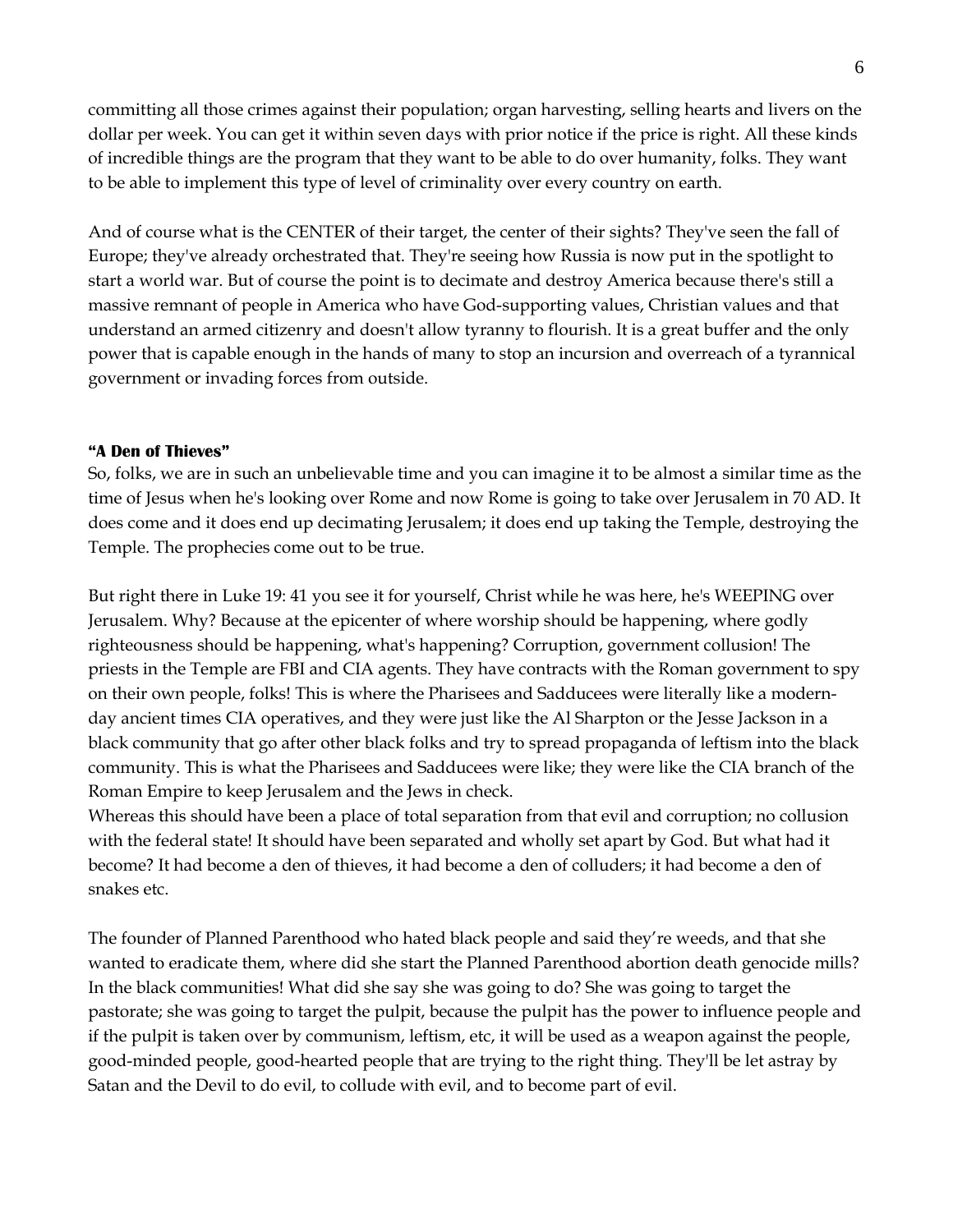That's why Fox and also Newsmax had this whole plan to take money from the Federal Government saying, "*We can do this."* The memo has now been released and declassified due to requests by *Blaze TV* and Glenn Beck who's waking up. In the corner of this memo, literally, the Federal Government put a little stamp on a picture of America that says, "*We can do this*." It means, "*We can do evil together, we can do propaganda together, we can lie to the American people together. We will give you money. Don't say anything bad about the vaccine! Don't interview Dr Robert Malone who invented the mRNA vaccine! Don't interview Dr McCullough who's one of the top vaccinologists in the country; don't interview those people! Just interview people who say that it's good and they're feeling great."* Just like the comedian who's saying, *"I got three shots,"* and she keels over and busts her skull; literally fractures her skull. I mean this is the level of craziness they want on their programs.

Can you imagine they took OUR taxpayer-funded money, folks, our money; they took our taxpayer money! That's Fox News and Newsmax who are supposed to be on our side, who are supposed to be on the Republican side! They took that money to SILENCE any of the scientific evidence, facts, papers coming out that were antithesis to what Big Pharma and Pfizer and Merck wanted. This is unbelievable, folks!

### **Destroying the alpha males**

People should be ABSOLUTELY irate about this stuff. But we've become so jaded. It's now one thing after another, and I totally get it because it's tiring, and the Devil just keeps on hitting you and hitting you and hitting you. And he just says, *"Submit, acquiesce; don't worry! We just want to turn you into China. Just submit and acquiesce! You'll be happier; you'll have nothing but you'll be happy."* This is what these demons are saying.

It is a critical point in America just like it was in Jerusalem in Luke chapter 19 when you look at it, because they were at a time of such degradation; they had become so sexually licentious. They are now supporting temple prostitution; they are now supporting the abortion pills of Molek and the Roman demigods in the Pantheon etc. For example Kronos in their Pantheon is the god of time and he literally eats children. Do you understand? So the Roman Pantheon was literally made of satanic deities that were doing worse than abortion, worse than temple prostitution; they literally have deities that are eating children as their practice! So what's happening with Jerusalem is that the people are becoming part of that culture; they're giving into that popular culture.

Just like the Church in the West that is losing its strong values! It's losing the ability to stand up and fight against the gay movement, the LGBTQ agenda, the transgenderism that try to effeminize our men and our boys; that try to mess up with gender and say that males and females don't exist and you have 72 genders. This is all meant to give these young people psychological illness so by the time they're 18 they're not functioning properly. They can't tie their shoelaces; they can't change the oil in their car. They can't do anything and they will do whatever the government tells them to do.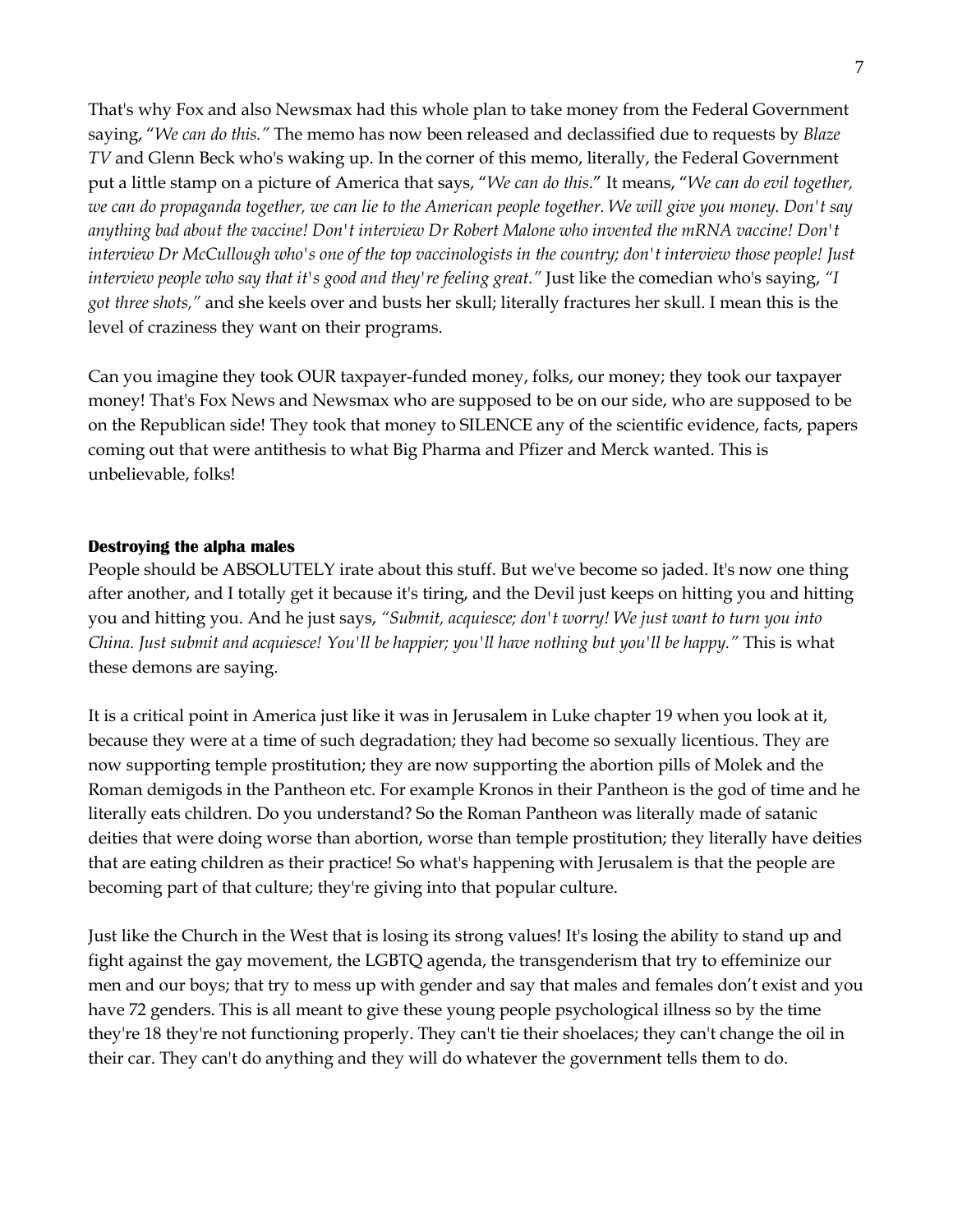Folks, this is what any occupying force does historically when they take over power; you destroy all the alpha males because that's the competition and you want to take control of the women and the children. That's why the Department of Education has been a critical weapon to push an ideology. Just as in North Korea, the Department of Education is a critical weapon to enslave our people, it is the same thing in China and also now in America. There are good people in there but they're kind of trapped in a system that's bad and rotten to the core.

The Department of Education is pressuring schools that are taking federal money, especially in the big cities, telling them to push its agenda: no Christian values, no Bibles, no Bible study in schools. In New York you can't have a Bible class or after- school program, but you can have a GAY and lesbian club! You can have that! I'm sure in Tennessee it's probably different, but in the Northeast it's bad; in some states of America it is horrible.

The Department of Education is a critical arm of propaganda, a critical arm of inculcating the next generation of children to be what? To be supportive of government; like a faith, like a religion, to blindly support orders that come down, *"Mandates: You have to do it! Mask on, mask off; mask on, mask off!"* This is all meant to train these young minds which are still developing at five years old, six years old, seven years old. You're being told by your teachers and your parents, *"Listen to your teacher,"* and then you have to get your muzzle and stop the oxygen flow into your brain.

## **World communism & crazed politicians**

This is causing catastrophic, CATASTROPHIC future consequences for our defenders of LIBERTY! Those children have to be learning about the evils of communism and the 220 million people that have been genocided because of the cult of communism; poor Asians and Africans and Poles etc, throughout the world!

It has decimated the world! It has been the most violent, destructive force that we've seen in the history of humanity. In a hundred-year time span, it has eradicated more than all the crusades; even the Islamic jihadists pale in comparison to the death toll of communism. I'm not saying the Islamic jihadists are good because they definitely colluded with the fascist; you saw it in World War I with the Ottoman Empire, the large jihadi empire that ended up allying with Germany and the Austro-Hungarian Empire.

But folks, this is so crazy that in the modern day we are now witnessing rigged election, and Trump acquiescing and giving the power over to clear criminals who have total ties and associations with the CCP, i.e. Hunter Biden and the Biden crime family, that have complete links to Ukraine and the corruption there, and complete links to the Chinese Communist Party. They are completely in bed with them, and you understand, they are receiving billions of dollars.

At the same time we have senators like Lindsey Graham saying, "*Somebody should take Putin out."* They should assassinate a head of state! Folks, what happened in World War I with Archduke Ferdinand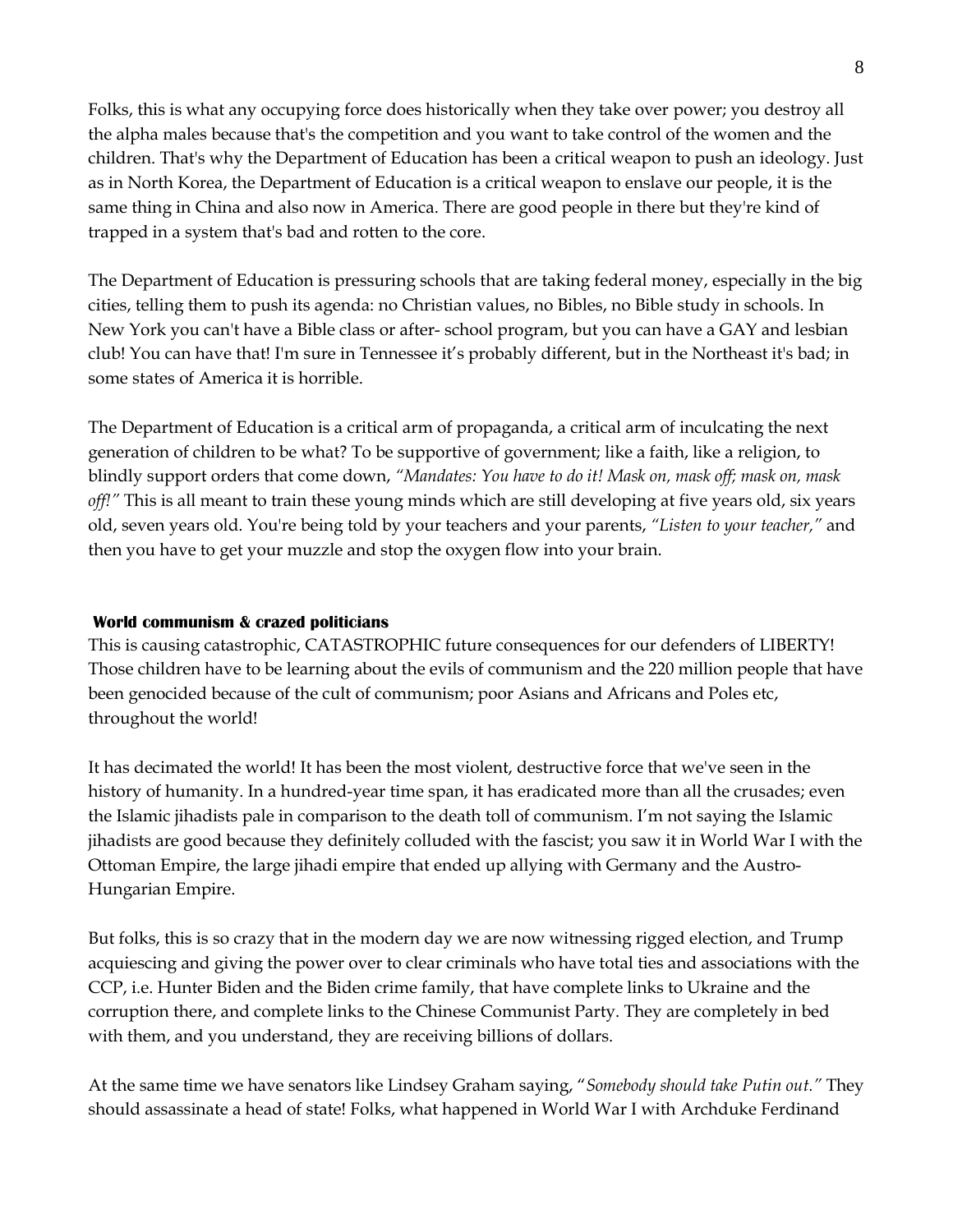when he went down to Serbia in an open-top car? What happened when the assassins came on and tried to bomb him and blew up the police motorcade; then when he turned around and tried to go visit them in the hospital, and the assassins got him and shot him in the head? That literally sparked off World War I, folks!

You're talking about crazy senators, crazed warmongers, crazed war hawks who make billions of dollars of profiteering off of these wars, and who they send our kids to go die in them! They don't send their family; they don't send their kids to die! It's the normal people's kids that have to go die. And of course by sending the kids, especially the males, what are they doing? They're eradicating more alpha males. The alpha males, if they're brainwashed, are the ones that can be sent to war, but if you get rid of them all by sending them all to war, there won't be any alpha males left domestically. Then the corrupt Communist beta males and the corrupt demonic alpha females will start taking over the whole population.

### **A most dangerous time**

So it's such an unbelievably dangerous time that we're living in, folks; it's just so incredible! Just like Jesus you can feel that your spirit is on a super high octave and you can just look over at what's happening and you just want to weep over the country, you want to weep over Jerusalem; you just want to pour out your tears. But you know that crying is just not enough and you know that crying is not going to solve it, but your heart is wrenching as you see all this incredible spectrum of attacks that are coming from all angles, and yet you feel out of power to do anything or that you don't have the power to make any changes.

But that of course is the lie of the Devil, folks. We must not support these crazy people and these warmongering politicians trying to create their empires and trying to go to war with one another and send our kids to go and die. If invasions come to America and we have to defend these United States of America from the Chicoms or from the enemies foreign or domestic, then every patriot in America will stand. But to go out and fight a war with so much propaganda put out; to go out and fight a war that they're starting at the top, all the way on the other side of the world!

At the same time what do you think China is doing, folks? The Army Colonel was saying that the Russians are maybe ten days away from capturing Ukraine, so you may have a 10-day period. What do you think China's been doing? China's been quiet; they haven't moved on Taiwan yet. What do you think they're doing? Do you think they're just watching TV and CNN? No! They're strategizing, folks! They're putting all their machinations and all their plans into place; they're starting to organize and to get ready to push the button.

And of course folks, this is all happening very conveniently right before midterms, right before a landslide Republican victory, right before the leftists start being brought to prosecution and be thrown in prison, etc. The pandemic didn't work. They shut us down, locked down the global economy; they imploded and destroyed hundreds of thousands of businesses WORLDWIDE for no reason other than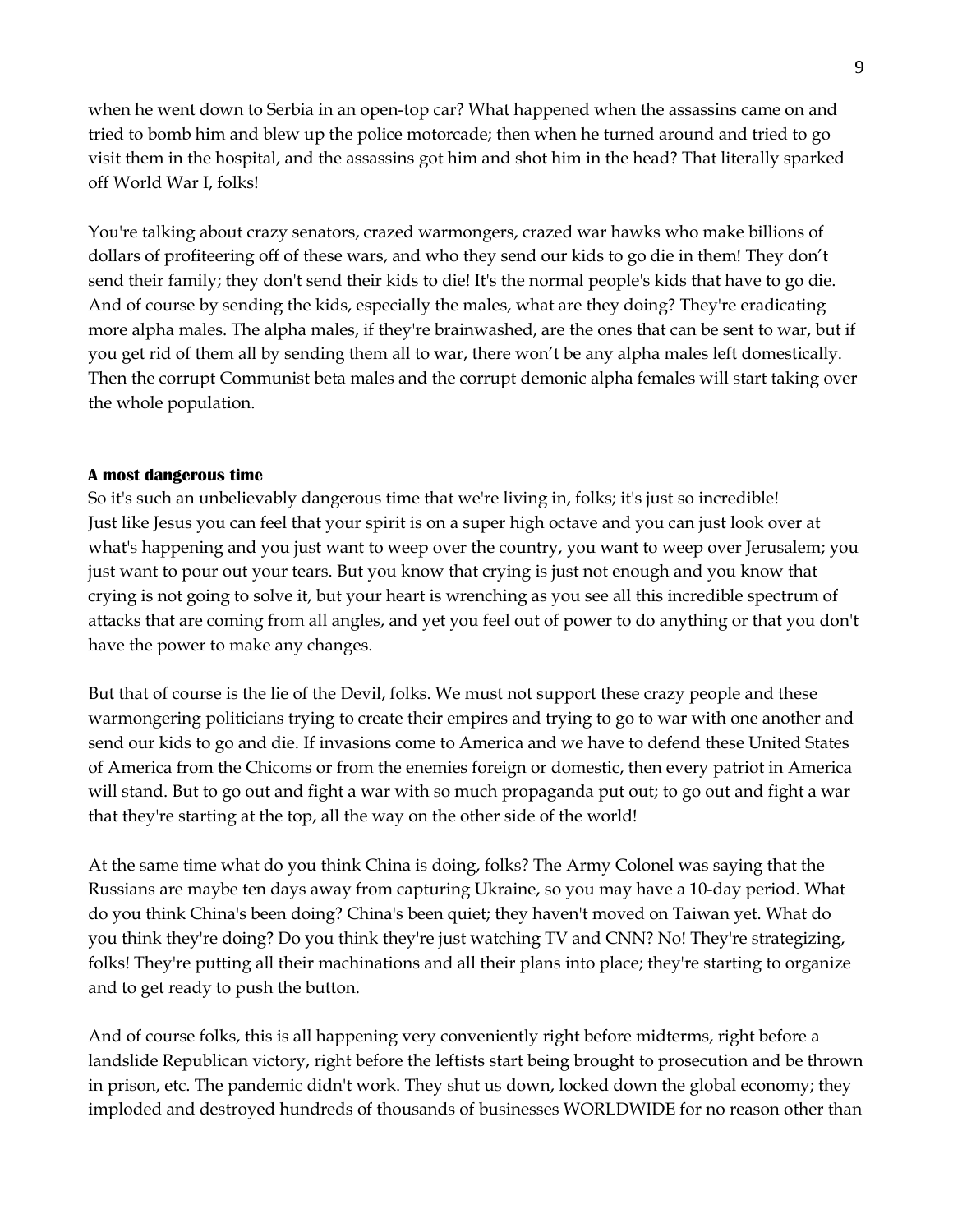power control. They took away and stripped us of our human rights and human dignity. They threw women and children on the floor roughing them with state police across the world, in Australia and all these different places. We have seen UNBELIEVABLE tyranny! Canada is now going after these truckers who are just peacefully protesting, taking away their bank accounts and not allowing them to buy or sell.

Folks, this is all implementation for what? The digital currency that they're bringing in, all the different microchipping systems, all the different operations that they've already prepared to bring in and to rule over humanity, as they would be herding cattle, as they would be ruling over sheep and cows? That's literally how they see you! That's literally how they see humanity; they see it as farmable objects which they can profit off.

So folks, this is why it's so critical to get back to God. If you saw America as a temple, if you saw America as Jerusalem or a place that God had put His hand on and had blessed from its founding to push off the tyranny of the British and to secure a place in this world that had some semblance of liberty, that had some semblance of self-determination, that if you worked hard you could succeed and the dreams of your ancestors could be fulfilled through you; that one place that God had put His hand on in the world and allowed that sacrosanct place, you understand, it's coming under attack, folks!

The future is being taken away by these crazed lunatics who dress in nice Versace suits but who inside are wicked and empty and who have sold their soul to Lucifer. David Spangler who was Director of Planetary Initiative of the United Nations and the head of Lucis Trust Fund and worked directly with the UN said that every person who enters into the New World Order must become a Luciferian, must pledge their allegiance to Satan. These are HIS words! Now, whether or not you believe in conspiracy theory, you understand, that's beside the point. The Bible says itself that *"For we wrestle not against flesh and blood, but against principalities, against powers, against the rulers of the darkness of this world, against spiritual wickedness in high places."*(Ephesians 6:12) So we shouldn't be surprised when these top elites are SATANISTS! That's what the Bible literally tells us; we should already know that. But we've of course got so far and we've diverted so far AWAY from God's Word, away from the daily reading, away from being fed with the water of life etc.

Folks, we are in such an unbelievable time right now, because this is literally the precipice. We've already gone over the tipping point but now we're at the edge of the cliff and the precipice. We're now starting to free fall. The first pandemic phase failed because too many people have woken up; even the leftists have been supporting opening up the cities and things like that.

### **On China**

Now the war phase has begun; the war phase has begun. What is China going to do? What is China doing? We have been praying that all of China's machinations be destroyed, ALL their plans be foiled by the Holy Ghost because China has not only prepared for Taiwan, they're preparing for World War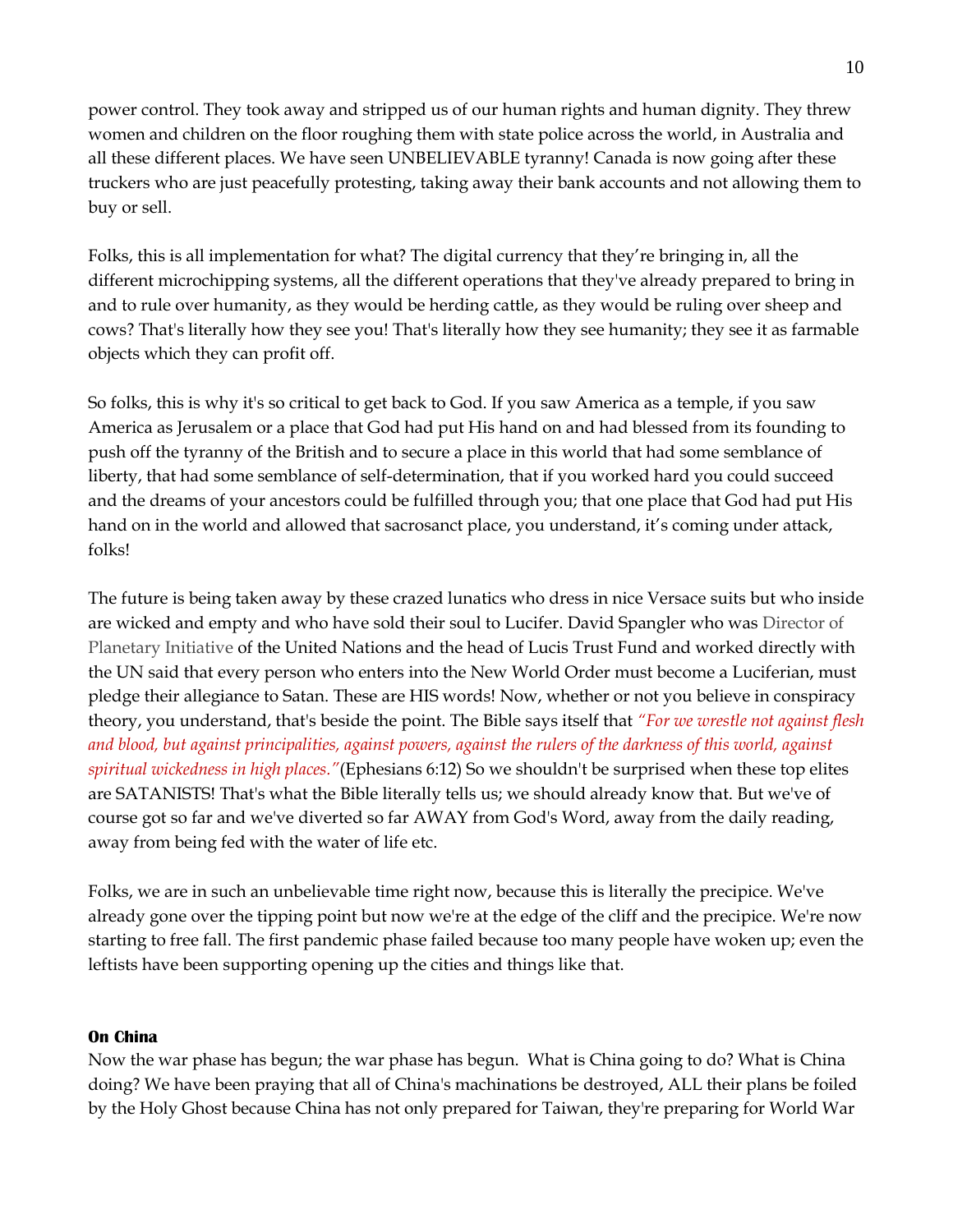III. What does that mean? That means to take the pacific theater and to completely control half of the world.

We had some of the top reporters from the Epic Times on the King's Report many times, such as Jeff Nyquist, etc, and they were reporting clearly that the top heads of defense in China have been saying for 20-30 years, *"America must be defeated. We will build up quietly in the shadows and we will destroy America. We will become the world superpower."* They've been saying that, folks, for 30 years, and of course we didn't know about it because most politicians are taking money from China and most of the supply chain is coming from China; so they've been under "*hush, hush,*" about that. But there's been subterfuge and there have been knives stabbed in the back of us Americans, because the very people that we elected have been selling America out to China, a foreign power for millions and billions of dollars.

Meanwhile now 30 years later, you have that superpower. In terms of purchasing power parity which rates the amount of spending they do on the military compared to the US, AND takes into consideration the LABOR cost, that is how cheap you can employ a Chinese citizen for, then Chinese spend actually more than the US on the military. They now have aircraft carriers; they have a very, very, developed navy etc, things like that. Not as good as America obviously; not as strong as America yet.

But we're being purged from the inside; we're being taught that people who hold conservative values and don't go along with the state menace are domestic terrorists. People who voted for Trump and are normal Republicans that you meet at the Hardy's or at a restaurant, they're saying these people are domestic terrorists, that they want to kill you and they're worse than ISIS. This is very incredibly DANGEROUS language, folks, that the top leaders who have power over the military, who have unlimited bombs and have the power over the nuclear bomb are talking like this about AMERICAN citizens who disagree with them politically. It is an UNPRECEDENTED polarization and demonization. This is what you could see before the actual start of genocide in Communist takeover of countries.

## **"The House of Prayer"**

So folks, we are dealing with such unbelievable wickedness. Jesus here he's contemplating the Temple in Jerusalem and look what he says *45 And he went into the temple, and began to cast out them that sold therein, and them that bought;*

*46 Saying unto them, It is written, My house is the house of prayer: but ye have made it a den of thieves.*

What happened with America being a "House of Prayer"? What are you doing when you say, "*This land of America is a house of prayer for God,"* you're saying what? The CENTER of our ethics, The CENTER of our value system, The CENTER of our reality,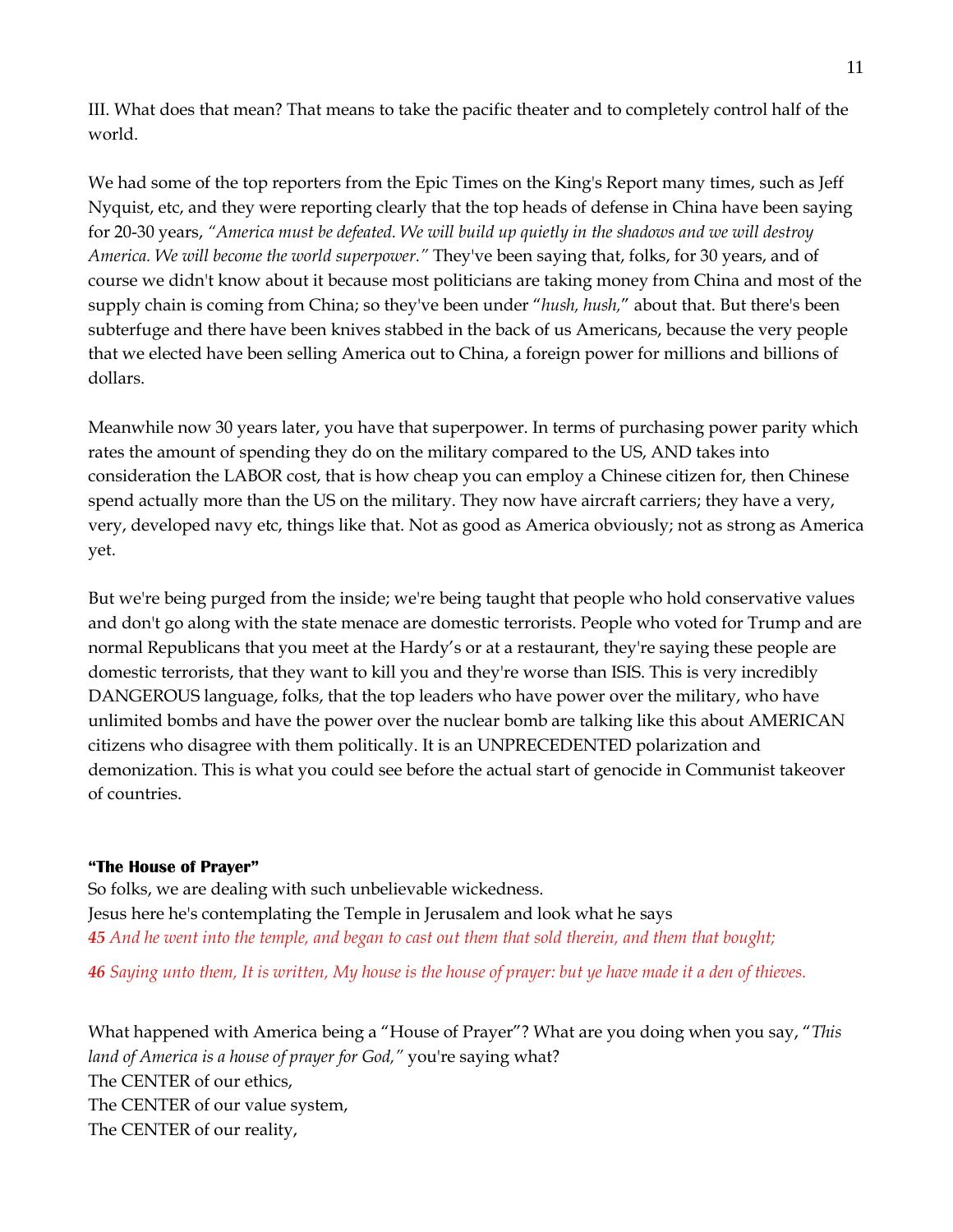The CENTER of our founding, The CENTER of our identity, it will be God! It will be Christian ethics. It will be our ethics to protect the widows and the children, It will be our ethics to fight off the wolves, It will be our ethics to stand up for marriage and the unborn, It will be our ethics to protect our children from the pedophiles; It will be our ethics to lock up and prosecute to the full power, authority and justice of God those who do wickedness and USE their offices to do wickedness upon the people.

# **A well-regulated militia**

Historically speaking, when Mao Zedong, the Chinese dictator, said that political power comes the barrel of a gun, Why do you think they're always after the guns, folks? Why do you think they disarmed Korea? Why do they think they disarmed China? Why do you think they disarmed the Armenians before they slaughtered them all? Why do you think they disarmed the Ugandans? Why do you think they disarmed Germany that was disarmed before Hitler took over? Why do you think all the dictators disarm the people, folks?

Because it is the last line of defense!

A well-regulated MILITIA, when it is in order, when people understand about exercising their freedom and understand the value of their liberty, and they have the MEANS to put up a bad fight to protect it, that is the worst deterrent for the wolves; worst deterrent for the Satanists.

Look at Afghanistan! They had a very, very poor military that was fighting the US Superpower and now we have lost to them. Of course mostly politics; it's not because our soldiers lost; they were handicapped by the POLITICS! That's why we lost. And of course the debacle that happened with the withdrawal! Oh my Gosh! Unbelievable, folks!

What is China doing at this stage when Republican senators are now setting off explosions and possible thermal nuclear war and conflict with Russia saying, *"Let's assassinate Putin?"* REPUBLICAN senators here in America saying, *"Let's assassinate PUTIN!"* These people are crazy! They're wild crazy people trying to set off literally what potentially could become a thermal nuclear warfare! Nobody needs that at this time of crisis and pains, where everybody has been ravaged by the fake pandemic and the lockdowns and the ruining of their businesses and the ruining of their children's lives and the traumatic experiences that have been placed upon them.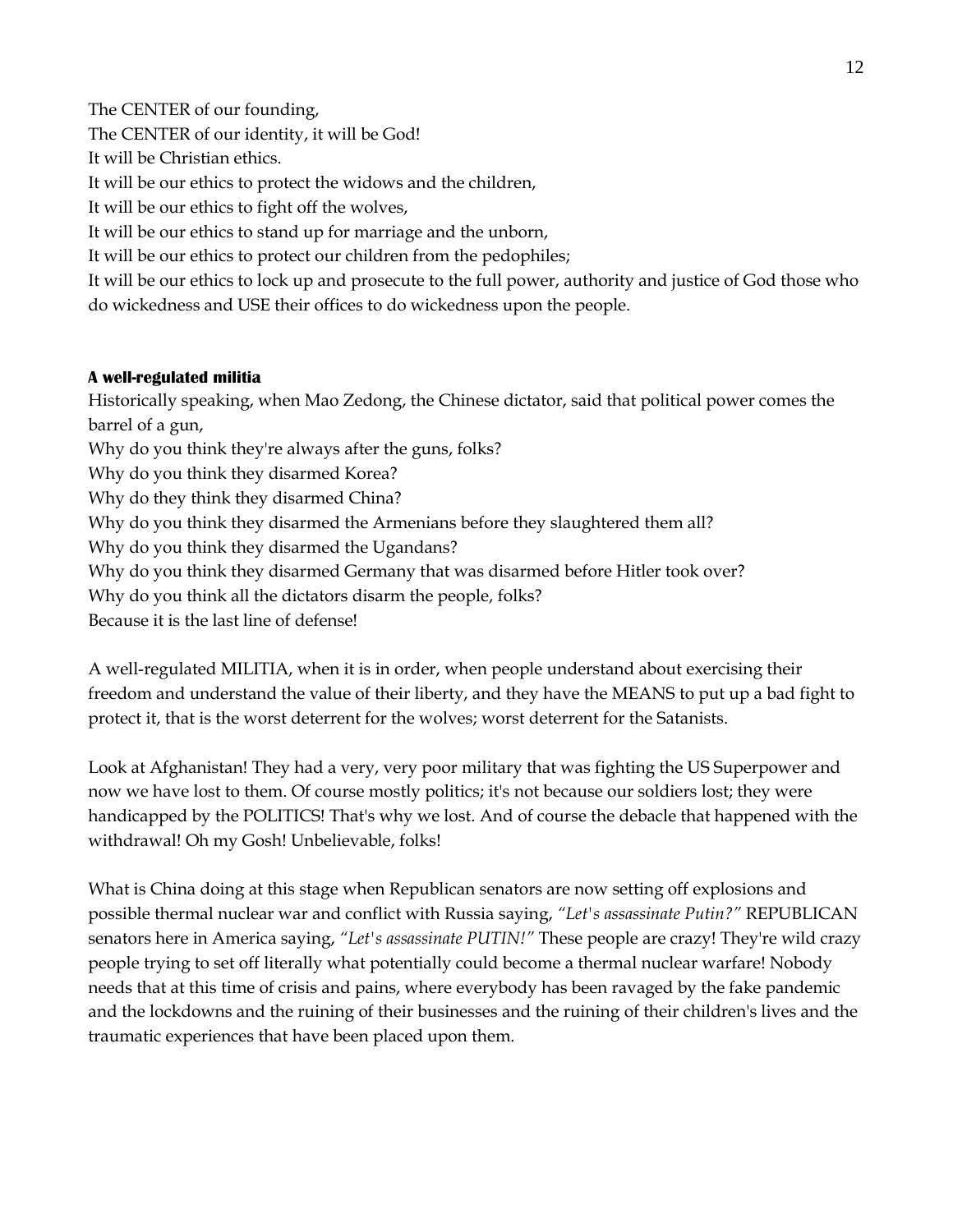Nobody needs a thermonuclear war right now except those people who have committed a crime, except those wicked people who are in charge of the Beast and who have crimes to cover up and crimes to keep in the shadows. THEY are the ones who want a thermal nuclear war. Because everybody has to shut up! We're in a thermal nuclear war and we have to shut up about Ghislaine Maxwell, about Jeffrey Epstein, about the pedophile networks that Bill Gates is involved in according to his own ex-wife Melinda Gates. We have to shut up about all that. Why? Because we are at war, war, war, war!

What will take place when that happens, folks? All the sights will be turned on America. Do you think China is going to help America; the ones who've been calling for our death and demise for the last 30 years? Do you think China will come to help America if the Russians are engaged with a thermal nuclear war with us? Or if we're engaged in a thermal nuclear war with China, do you think that Russians are going to come and help us? Folks, this is an incredibly dangerous game that these crazy people are playing, and it can lead to TERRIBLE consequences!

But just as we have said for many years, we know it's only going to get worse; it's not going to get better. There are gentle reprieves because like an anaconda they squeeze, then let go a little bit and make you breathe, and squeeze, make you breathe a little bit; squeeze and make it tighter and tighter.

### **They are waking up**

So it's going to get worse, but \*at the same time God is GREATER than all their plans, \*at the same time God is working behind the scenes, \*at the same time God is waking up people, \*at the same time God is stimulating people's conscience.

Like what happened with Melinda Gates. She was quiet about the Epstein relationship with Bill Gates for the last how many years? 15- 20 years. She was so quiet about it, but now, it looks like she got pangs of conscience, and maybe this is the reason why they got divorced. Because Bill Gates is involved in sex-trafficking and probably much worse like killing children, and he could be a top level in demonic Satan worship.

The point is: in times of crisis God can work and times of crisis can wake people up, so they realize, *"My Gosh! How did things get this bad? We have to make determination, we have to take different steps otherwise what we have will be gone."* Sometimes it takes that type of pressure for people to get off their couch and say, *"Hey! I got to do something! Hey! I got to stand up! Hey! I got to make a YouTube channel! Hey! I got to share the information with people! I got to try to reach out to people, and if they cast me away and throw me away and say I'm crazy, okay I'll move on. But at least I'll try."*

Even the lefties are waking up, folks. Many lefties are waking up. They hate the mandates. They want to go drink their coffee *macchiatos,* chocolate *macchiatos* and caramel *macchiatos* at Starbucks, and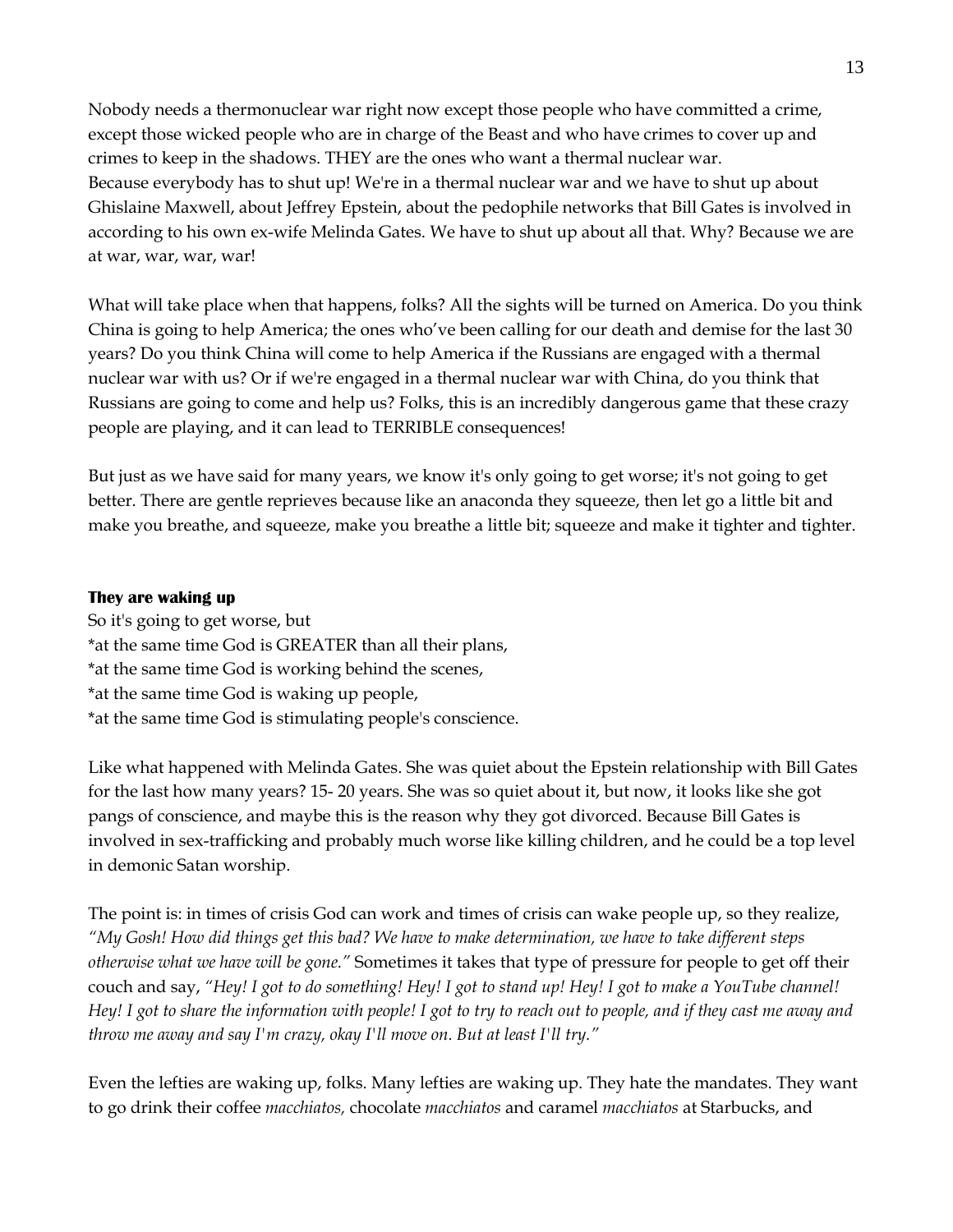they're angry because they can't go in without their vaccine IDs and the vaccine passports. So they've had enough.

Some people say, "*Oh, just let them take all the shots and die!"* No folks, we can't become like them, okay. It is important to try to reach out and say, " *Hey! Listen, they got you swindled; you got confused. Hey! Come over to freedom! Hey! Understand your Second Amendment rights! Hey! Understand the value of liberty! Hey! You know the Founding Fathers were not that bad! Hey! Communism is bad! Hey! Authoritarian centralized government, you just saw it and you didn't like it; it was bad. So you can have some evidence in your brain that what they're doing is bad.*"

So, stand on the side of liberty; defend it! Help the people who want to preserve it who come from war-torn Communist countries and understand the value of how precious what we have here is, folks! We have to PRESERVE what is here! In fact in America with Trump in office, we should have spread it; we should have spread it harder. He could have weakened China and started taking China out. And of course Trump had many of these deals.

God is not going to use just one person. God is going to use every single one of us as His hands and feet on the earth. And you'll be surprised, He'll use people that were cursing you, He'll use people that unfriended you and unfollowed you, saying, *"You are a conspiracy theorist,"* because you don't want to support the mask mandate; you don't want your little face diaper. If you didn't do that, "*You're a bad guy, bad; you're killing people. Oh, you just think of yourself! You're KILLING everybody around; you're spreading this terrible disease!"* Remember those people that attacked us and anybody who loved liberty and said, *"Hey! I'm going to take the risk?"* And science of course was on our side.

But the point is: even those people are starting to wake up; even those people are starting to apologize, and those people still have a remnant of conscience. They're not willingly evil; they have not willingly sold their soul to Satan. They got hoodwinked, they got tricked into participating in evil, but hey, we can still bring them over and we can still say, *"Hey! We understand; we forgive you. Now you're awakened so you got to help us stand against the CCP and against World War III, thermal nuclear war, and the end of the family and them trying to wreck male and female. You've got to help us stop this kind of stuff, okay?"*

And that's how people start waking up slowly, folks. They may walk vicariously, but then they may start coming and start to realize the value of the Lord; they may start realizing the value of Christian ethics. Why?

## **Powerful family unit**

It's important that we have limits on what we are doing in terms of sexuality and the preservation of marriage as the principal avenue for healthy sexual romance, and not just with multiple partners or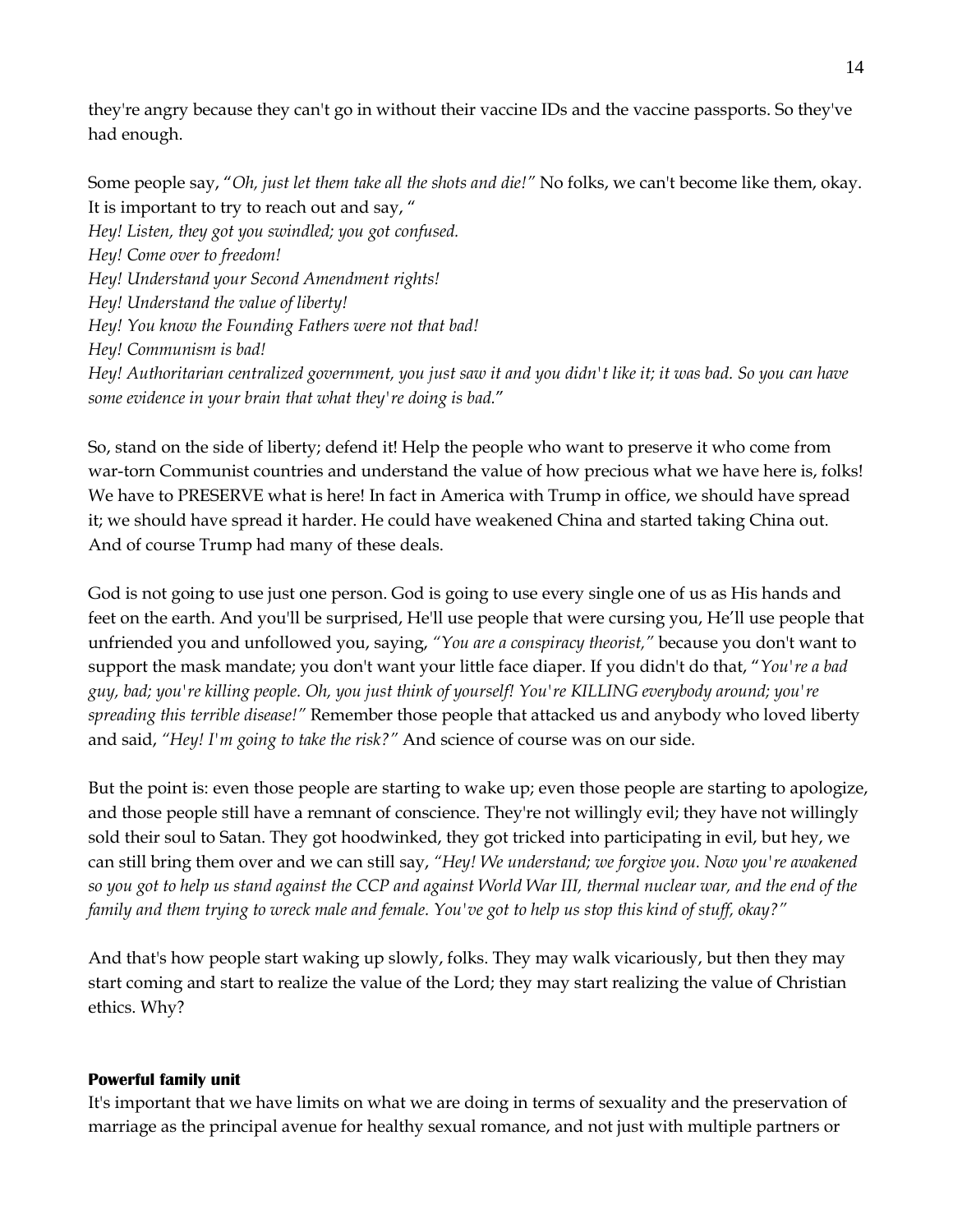animals, or in Bill Gates' case with children; all these kind of terrible things. No! God says, "*No, that has to be in the family!"* Because if your family's tight and your husband or wife relationship is beautiful, and the husband and wife are in love with one another and there's powerful romance and there's powerful sexuality in marriage, then the children reap the benefit. They're produced by that but also they receive the benefit of Daddy and Mummy loving each another; always after each other, always romantic with each other. They receive that positive power and they're inspired to go get married.

Then their marriage stands as literally a SWAT team, an actual team, a unit against the armies of Satan that is trying to destroy marriage. They're trying to make the culture of adultery; they're trying to make the culture of gay and lesbian. They're trying to make the culture of men putting makeup on and drag queens hours; crazy things, crazy unnatural things, so that marriage in the end is relativized, weakened and destroyed.

And who is harmed the most? Not just the male or female, folks. The children, the KIDS are harmed the most! Some studies show that children who are under divorced parents experience traumatic events similar to what people have encountered in warfare.

Satan knows that and that's why in the end he's after our kids, he's after our families and he's after our marriage. That's why the center of Christian civilization, of Christian values is the protection of marriage, children, the next generation and our families. The absolute bedrock of Christian values is that family structure, and that's why that family unit is so critically important. That's why that family unit has to be in the image of the Chief Shepherd as 1 Peter says.

It has to be POWERFUL and it can't be just a weak, weak effeminate type of Christianity. NO! It has to be a righteous one that is brave, and also the wife and the children are on board understanding the enemy, understanding the battle that we're in, understanding that sometimes we have to become uncomfortable and we have to face these people, and we have to say "*no*" to them. Of course we do that verbally, we do that exercising our rights, but at the same time if they actually try to start wars and actually try to kill people, then of course we have the power of the Second Amendment to defend our lives, our property and the pursuit of happiness, and of course our country which is America.

## **That Epic Quest**

So there are many lines of defense and many lines of activation that we all need, but we have to care about this, folks. We can't just be involved in video games and Netflix and entertainment. We have to CARE about humanity,

CARE about people's lives,

CARE about the nefarious things that the evil echelons of power are doing. We have to CARE about those things. It is that Christ-like shepherd protector mindset heart that comes down and says, "*We got to say no to this! We have to tell people "no!"*

And yes, they may hate you, yes they may call you conspiracy theorist, yes they may say you're a lunatic and you're making up wild disinformation. But the point is: we know that we are going to be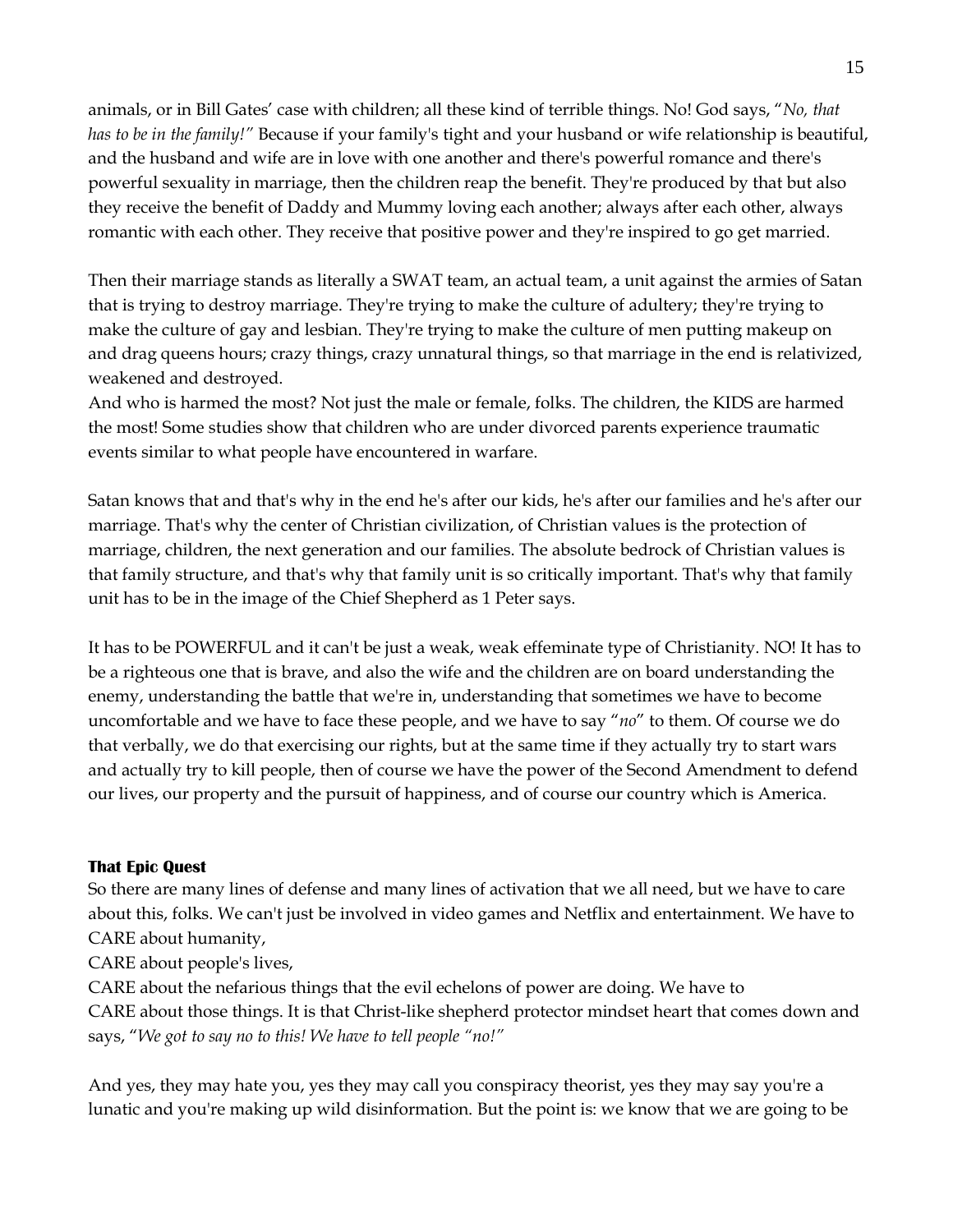attacked if we do God's work. We're not going to be loved by the world; we're not going to be supported by the world. He says in His own word, "*You' ve got to be ready to be mocked, scorned, hated for my namesake; killed for my namesake.*" We KNOW that it's not going to be an easy path! He doesn't say, *"Pick up your pina colada and come to the resort and follow me.*" He said, *"Pick up your CROSS!"* That means literally, *Pick up your death sentence and follow me!"* THAT'S what Jesus said.

So we know it's not an easy road but it is a righteous road, folks. And as **Matthew chapter 6** says, *"Seek ye first His Kingdom and His righteousness and all these things shall be added unto you.*" It's that purpose, it's that epic quest and heroism of pursuing the good which IS what makes life worthwhile, which makes protecting our families worthwhile, which makes protecting our marriage and having a great relationship with our wife worthwhile; all the work that has to go in there, it makes it worthwhile. It makes it worthwhile not only because it makes us happy, but it also makes God the Creator happy, and it also makes the WORLD a better place, folks!

By the way just even practically, even if you're of the opinion, *"all the lefties let them get ahold of their four vax and let them die,*" you're going to have to pay for it in the end. All the health damage that they're going to get, in the end we're going to have to pay for it. So, even from a simple utilitarian perspective, you understand it's better to say, *"Come on our side of liberty and we forgive you. Stand with us; let's stop this!*" It's better; it's cheaper to do that than to let them all get vaccinated and for them to have all manner of disease which we'll have to pay for in the end with an incredible health care cost, okay? (*Laughing*)

## **A HIGHER calling to a HIGHER POWER**

So the point is: God has given us an incredible time to live in, folks! Yes, it's scary; yes there's an unprecedented journey coming worldwide. But at the same time we have to BE in the fight we have to realize, "*Hey! Even though it's scary, it's exciting, and even though it's scary God has called me. I'm just a little person; I can't call the presidents of the world. But God has called me to be activated at this time, to do something, to stand with other people who will say "no" to this, and be that remnant of people."*

We will not be signatories on the death code which is trying to murder people worldwide. NO! We will be historically the people that will say, "NO! We will be like King Leonidas of the Spartans and say, "NO!" We will be like the armies if Gideon and say, "NO!" We will be like the Israelites crossing the Red Sea and say, "NO" to them! We will be like the people of God that stand against this evil and say, "NO!"

Why? Because GOD is on OUR side! HE is on the side of righteousness. HE is the righteous One. HE is the One that is truly good and HE is the One whom we pursue. We don't pursue to try to control all the kids in the world and put them into evolution brainwashing and force them to go to public schools. No! We want them to have freedom; we want their families to have freedom. We want them to enjoy the gifts of LIBERTY that God has given us as human beings, as part of the human family that God has created. We want to live our maximum lives in the image of God, not pursuing EVIL and being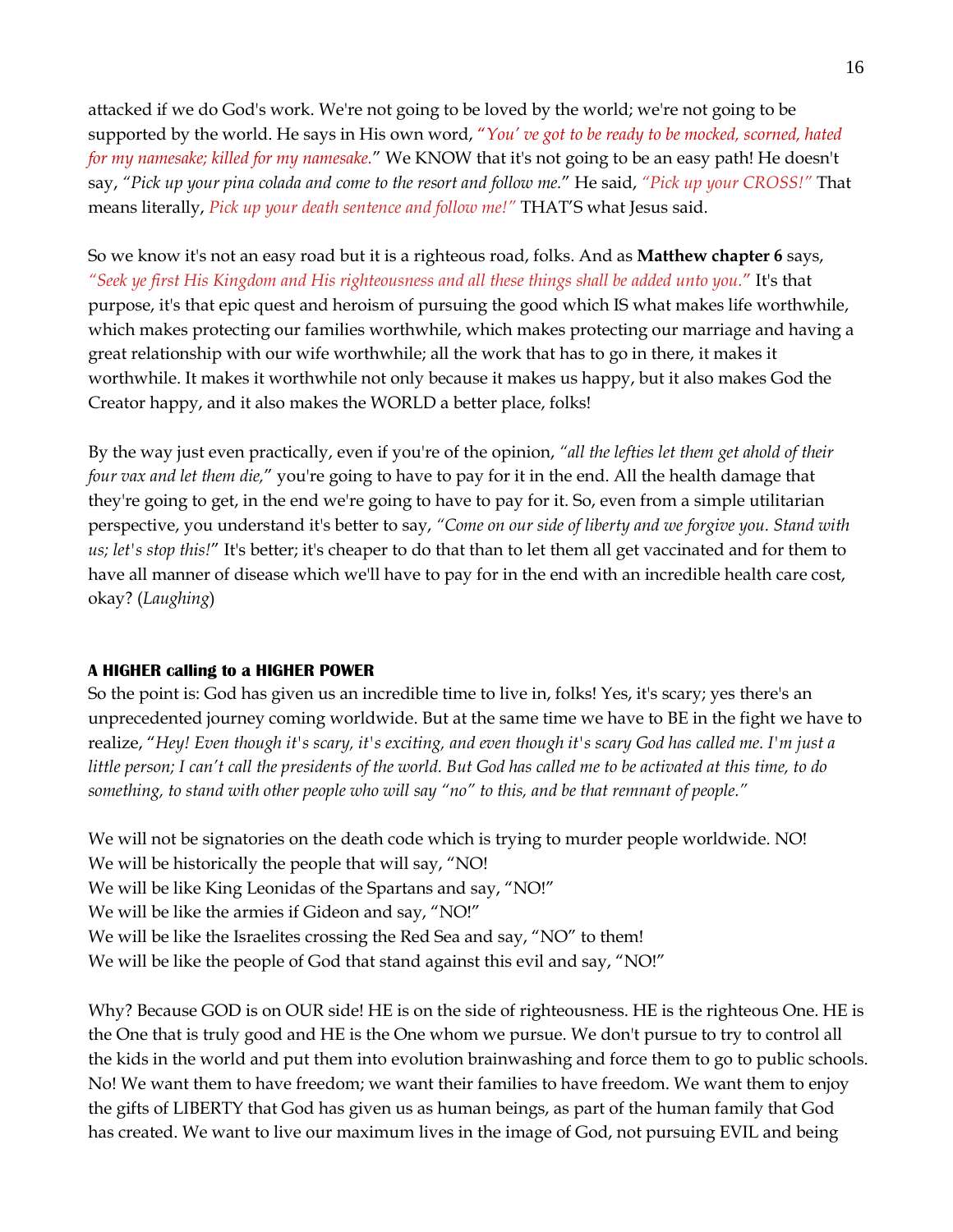brought up to do evil. No! We want to be pursuing GOOD because it makes us happy, it makes the Creator happy; it makes us pursue a life that is worth living and it makes an environment which instills those values to your children so THEY can also live happy lives pursuing good.

Even though it costs sometimes, even though you get attacked sometimes; even though you'll get mocked a couple of times and even though you may lose your life, it is still worth it, because they may take the body but what did Jesus say? "*Do not fear the man who will steal the body, but fear him who can throw the soul into hell."*Amen! That is the one! Because that's the one on the day of judgment when we die and stand in front of the Pearly Gates so- to -speak; when we stand in front of the judge it's not going to be whether or not we went along with what was popular or what kind of degrees we had. No! It's going to be, "*Did we pursue what God wanted to pursue or did we go along with evil because it was easier, convenient and made us great.*" Which one? That's the question that God's going to ask.

Did you sell out your children to make a couple of million or billion dollars? Did you sell out your children so you could give them over to Xi Jinping? Did you sell out your children so that you could have pedophile networks, use them and traffic them because you were scared somebody was going to hurt you or say something to you on Facebook?

Folks, we CANNOT be those types of people! The Church in America, in the West and across the world, we are the final line, folks! We have to be the ones; that's why the Rod of Iron Kingdom exists. God's Kingdom is not this weak effeminate disarmed pacifist Communist country! You see how all those failed. God's Kingdom is a kingdom of armed citizenry who are responsible and who are righteous before God and who protect OTHERS, even though they don't like them. Like your neighbors, you may not like them but you protect them. You protect their human rights, you protect their right of free speech, and you protect their right of free will and you protect their right to bear arms. Even though you have personal grievances against people you have a HIGHER calling to a HIGHER power which commands you to love them and to protect the gifts that HE has given to them, folks! (*Applause*)

We are on that incredible path, folks! It is so intense; it's crazy! But in the time of darkness, the light shines brighter. When it's so crazy and the world's a little bit crazier, it's going to be even more important for the patriots and the real Christians, the Body of Christ, to come out and be activated and to help others see the light, stand for goodness and protect the Lord Almighty!

## **Pastor Sean's Prayer**

Father God, we thank You and praise You this day! We love You, Father, because You are leading us on this path. You are weeping over Jerusalem; in the Scripture Luke chapter 19 and verse 41 we saw that You are weeping over Jerusalem. At the same time we know that You're weeping over this country. Oh, my Gosh! What a terrible state we are in! Look how quiet the church has become, as the Communists and the leftists and these international genocidal maniacs are taking over all the western countries! Now, in this world we are the last line!